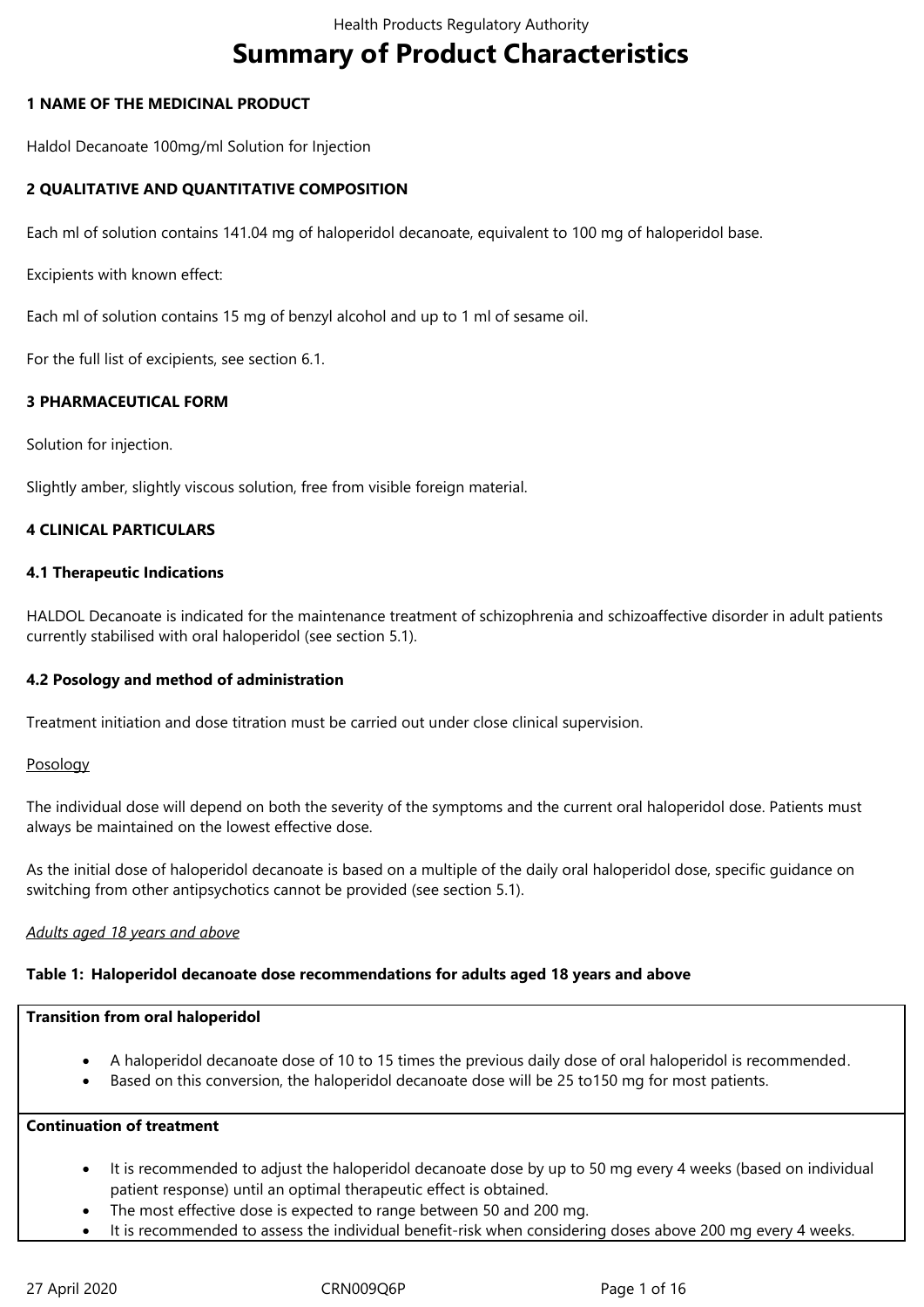A maximum dose of 300 mg every 4 weeks must not be exceeded because the safety concerns outweigh the clinical benefits of treatment.

### **Dosing interval**

- Usually 4 weeks between injections.
- Adjustment of the dosing interval may be required (based on individual patient response).

#### **Supplementation with non‑decanoate haloperidol**

- Supplementation with with non‑decanoate haloperidol may be considered during transition to HALDOL Decanoate, dose adjustment or episodes of exacerbation of psychotic symptoms (based on individual patient response).
- The combined total dose of haloperidol from both formulations must not exceed the corresponding maximum oral haloperidol dose of 20 mg/day.

### *Special populations*

*Elderly* 

### **Table 2: Haloperidol decanoate dose recommendations for elderly patients**

#### **Transition from oral haloperidol**

A low haloperidol decanoate dose of 12.5 to 25 mg is recommended.

### **Continuation of treatment**

- It is recommended only to adjust the haloperidol decanoate dose if required (based on individual patient response) until an optimal therapeutic effect is obtained.
- The most effective dose is expected to range between 25 and 75 mg.
- Doses above 75 mg every 4 weeks should only be considered in patients who have tolerated higher doses and after reassessment of the patient's individual benefit-risk profile.

### **Dosing interval**

- Usually 4 weeks between injections.
- Adjustment of the dosing interval may be required (based on individual patient response).

### **Supplementation with non‑decanoate haloperidol**

- Supplementation with non‑decanoate haloperidol may be considered during transition to HALDOL Decanoate, dose adjustment or episodes of exacerbation of psychotic symptoms (based on individual patient response).
- The combined total dose of haloperidol from both formulations must not exceed the corresponding maximum oral haloperidol dose of 5 mg/day or the previously administered oral haloperidol dose in patients who have received long-term treatment with oral haloperidol.

### *Renal impairment*

The influence of renal impairment on the pharmacokinetics of haloperidol has not been evaluated. No dose adjustment is recommended, but caution is advised when treating patients with renal impairment. However, patients with severe renal impairment may require a lower initial dose, with subsequent adjustments at smaller increments and at longer intervals than in patients without renal impairment (see section 5.2).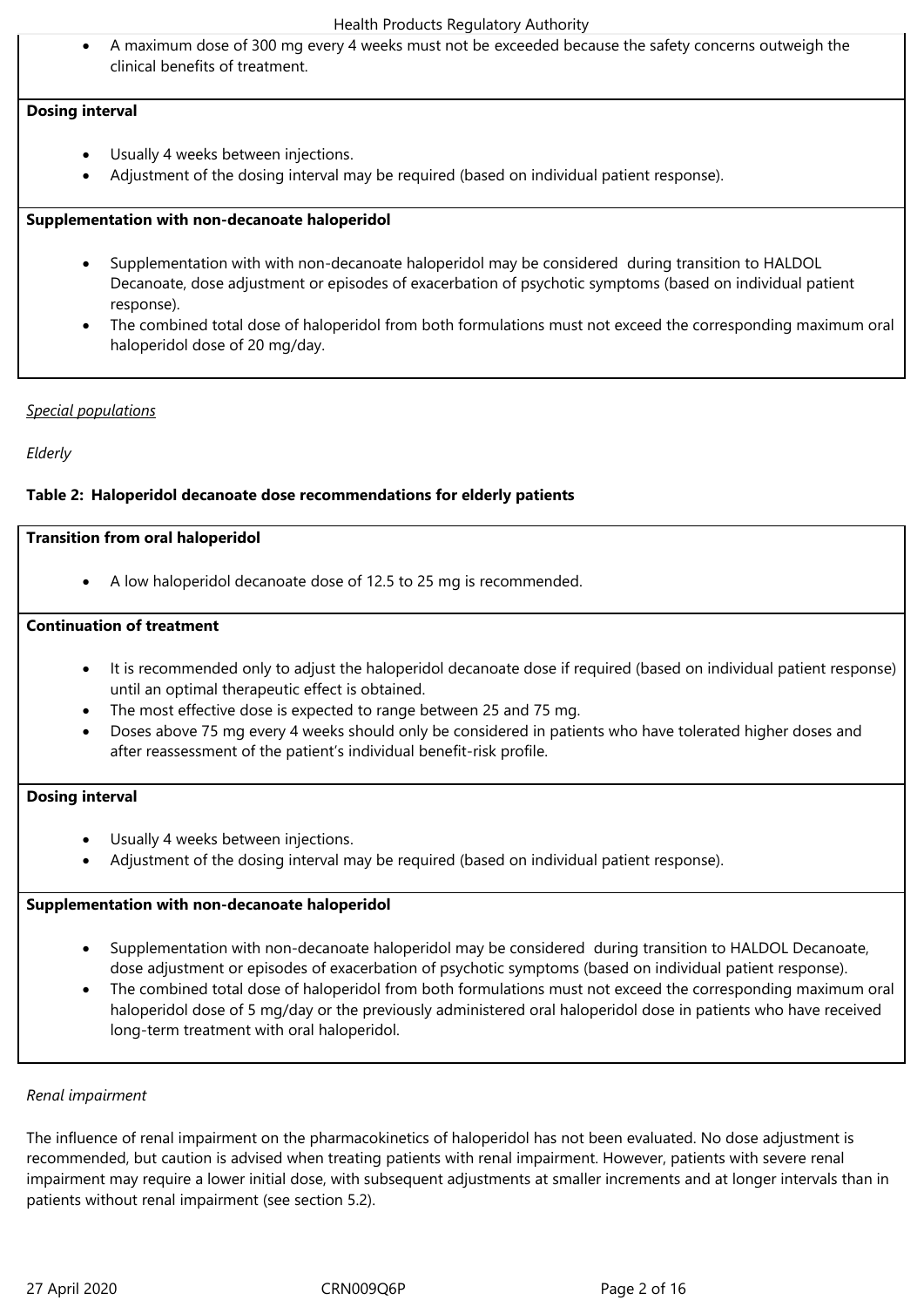### *Hepatic impairment*

The influence of hepatic impairment on the pharmacokinetics of haloperidol has not been evaluated. Since haloperidol is extensively metabolised in the liver, it is recommended to halve the initial dose, and adjust the dose with smaller increments and at longer intervals than in patients without hepatic impairment (see sections 4.4 and 5.2).

### *Paediatric population*

The safety and efficacy of HALDOL Decanoate in children and adolescents below 18 years of age have not been established. No data are available.

### Method of administration

HALDOL Decanoate is for intramuscular use only and must not be administered intravenously. It is administered as a deep intramuscular injection in the gluteal region. It is recommended to alternate between the two gluteal muscles. As the administration of volumes greater than 3 ml is uncomfortable for the patient, such large volumes are not recommended. For instructions on handling HALDOL Decanoate, see section 6.6.

### **4.3 Contraindications**

- Hypersensitivity to the active substance or to any of the excipients listed in section 6.1.

- Comatose state.
- Central nervous system (CNS) depression.
- Parkinson's disease.
- Dementia with Lewy bodies.
- Progressive supranuclear palsy.
- Known QTc interval prolongation or congenital long QT syndrome.
- Recent acute myocardial infarction.
- Uncompensated heart failure.
- History of ventricular arrhythmia or torsades de pointes.
- Uncorrected hypokalaemia.
- Concomitant treatment with medicinal products that prolong the QT interval (see section 4.5).

# **4.4 Special warnings and precautions for use**

### Increased mortality in elderly people with dementia

Rare cases of sudden death have been reported in psychiatric patients receiving antipsychotics, including haloperidol (see section 4.8).

Elderly patients with dementia‑related psychosis treated with antipsychotics are at an increased risk of death. Analyses of seventeen placebo-controlled studies (modal duration of 10 weeks), largely in patients taking atypical antipsychotics, revealed a risk of death in treated patients of between 1.6 to 1.7 times the risk of death in placebo-treated patients. Over the course of a typical 10 week controlled study, the rate of death in patients treated with antipsychotics was about 4.5%, compared to a rate of about 2.6% in the placebo group. Although the causes of death were varied, most of the deaths appeared to be either cardiovascular (e.g., heart failure, sudden death) or infectious (e.g., pneumonia) in nature. Observational studies suggest that treatment of elderly patients with haloperidol is also associated with increased mortality. This association may be stronger for haloperidol than for atypical antipsychotic medicinal products, is most pronounced in the first 30 days after the start of treatment, and persists for at least 6 months. The extent to which this association is attributable to the medicinal product, as opposed to being confounded by patient characteristics, has not yet been elucidated.

HALDOL Decanoate is not indicated for the treatment of dementia-related behavioural disturbances.

### Cardiovascular effects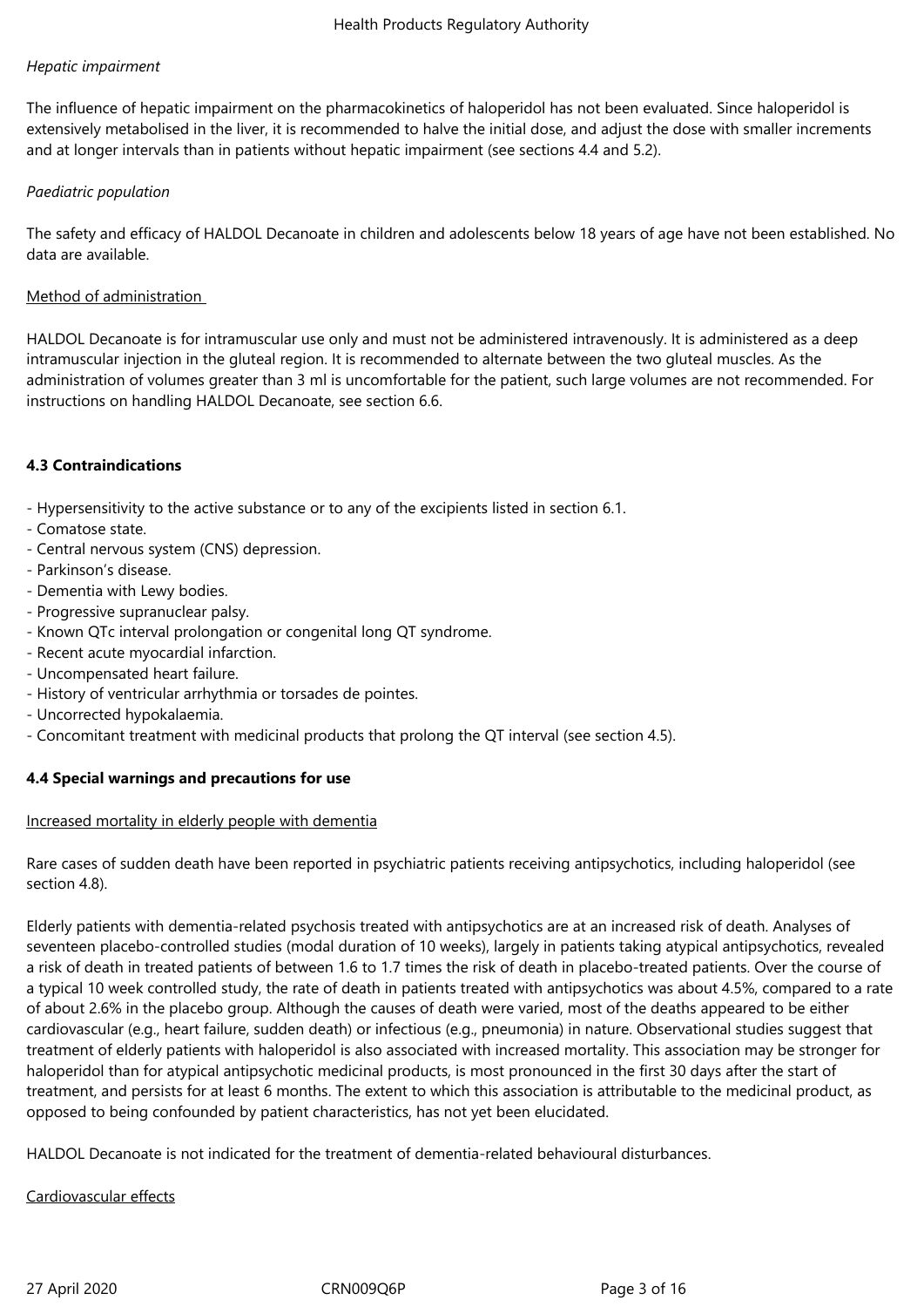QTc prolongation and/or ventricular arrhythmias, in addition to sudden death, have been reported with haloperidol (see sections 4.3 and 4.8). The risk of these events appears to increase with high doses, high plasma concentrations, in predisposed patients or with parenteral use, particularly intravenous administration.

HALDOL Decanoate must not be administered intravenously.

Caution is advised in patients with bradycardia, cardiac disease, family history of QTc prolongation or history of heavy alcohol exposure. Caution is also required in patients with potentially high plasma concentrations (see section 4.4, Poor metabolisers of CYP2D6).

A baseline ECG is recommended before treatment. During therapy, the need for ECG monitoring for QTc interval prolongation and for ventricular arrhythmias must be assessed in all patients. Whilst on therapy, it is recommended to reduce the dose if QTc is prolonged, but haloperidol must be discontinued if the QTc exceeds 500 ms.

Electrolyte disturbances such as hypokalaemia and hypomagnesaemia increase the risk for ventricular arrhythmias and must be corrected before treatment with haloperidol is started. Therefore, baseline and periodic electrolyte monitoring is recommended.

Tachycardia and hypotension (including orthostatic hypotension) have also been reported (see section 4.8). Caution is recommended when haloperidol is administered to patients manifesting hypotension or orthostatic hypotension.

### Cerebrovascular events

In randomised, placebo-controlled clinical studies in the dementia population, there was an approximately 3-fold increased risk of cerebrovascular adverse events with some atypical antipsychotics. Observational studies comparing the stroke rate in elderly patients exposed to any antipsychotic to the stroke rate in those not exposed to such medicinal products found an increased stroke rate among exposed patients. This increase may be higher with all butyrophenones, including haloperidol. The mechanism for this increased risk is not known. An increased risk cannot be excluded for other patient populations. HALDOL Decanoate must be used with caution in patients with risk factors for stroke.

# Neuroleptic malignant syndrome

Haloperidol has been associated with neuroleptic malignant syndrome: a rare idiosyncratic response characterized by hyperthermia, generalised muscle rigidity, autonomic instability, altered consciousness and increased serum creatine phosphokinase levels. Hyperthermia is often an early sign of this syndrome. Antipsychotic treatment must be withdrawn immediately and appropriate supportive therapy and careful monitoring instituted.

### Tardive dyskinesia

Tardive dyskinesia may appear in some patients on long-term therapy or after discontinuation of the medicinal product. The syndrome is mainly characterized by rhythmic involuntary movements of the tongue, face, mouth or jaw. The manifestations may be permanent in some patients. The syndrome may be masked when treatment is reinstituted, when the dose is increased or when a switch is made to a different antipsychotic. If signs and symptoms of tardive dyskinesia appear, the discontinuation of all antipsychotics, including HALDOL Decanoate, must be considered.

### Extrapyramidal symptoms

Extrapyramidal symptoms may occur (e.g. tremor, rigidity, hypersalivation, bradykinesia, akathisia, acute dystonia). The use of haloperidol has been associated with the development of akathisia, characterised by a subjectively unpleasant or distressing restlessness and need to move, often accompanied by an inability to sit or stand still. This is most likely to occur within the first few weeks of treatment. In patients who develop these symptoms, increasing the dose may be detrimental.

Acute dystonia may occur during the first few days of treatment with haloperidol, but later onset as well as onset after dose increases has been reported. Dystonic symptoms can include, but are not limited to, torticollis, facial grimacing, trismus, tongue protrusion, and abnormal eye movements, including oculogyric crisis. Males and younger age groups are at higher risk of experiencing such reactions. Acute dystonia may necessitate stopping the medicinal product.

Antiparkinson medicinal products of the anticholinergic type may be prescribed as required to manage extrapyramidal symptoms, but it is recommended that they are not prescribed routinely as a preventive measure. If concomitant treatment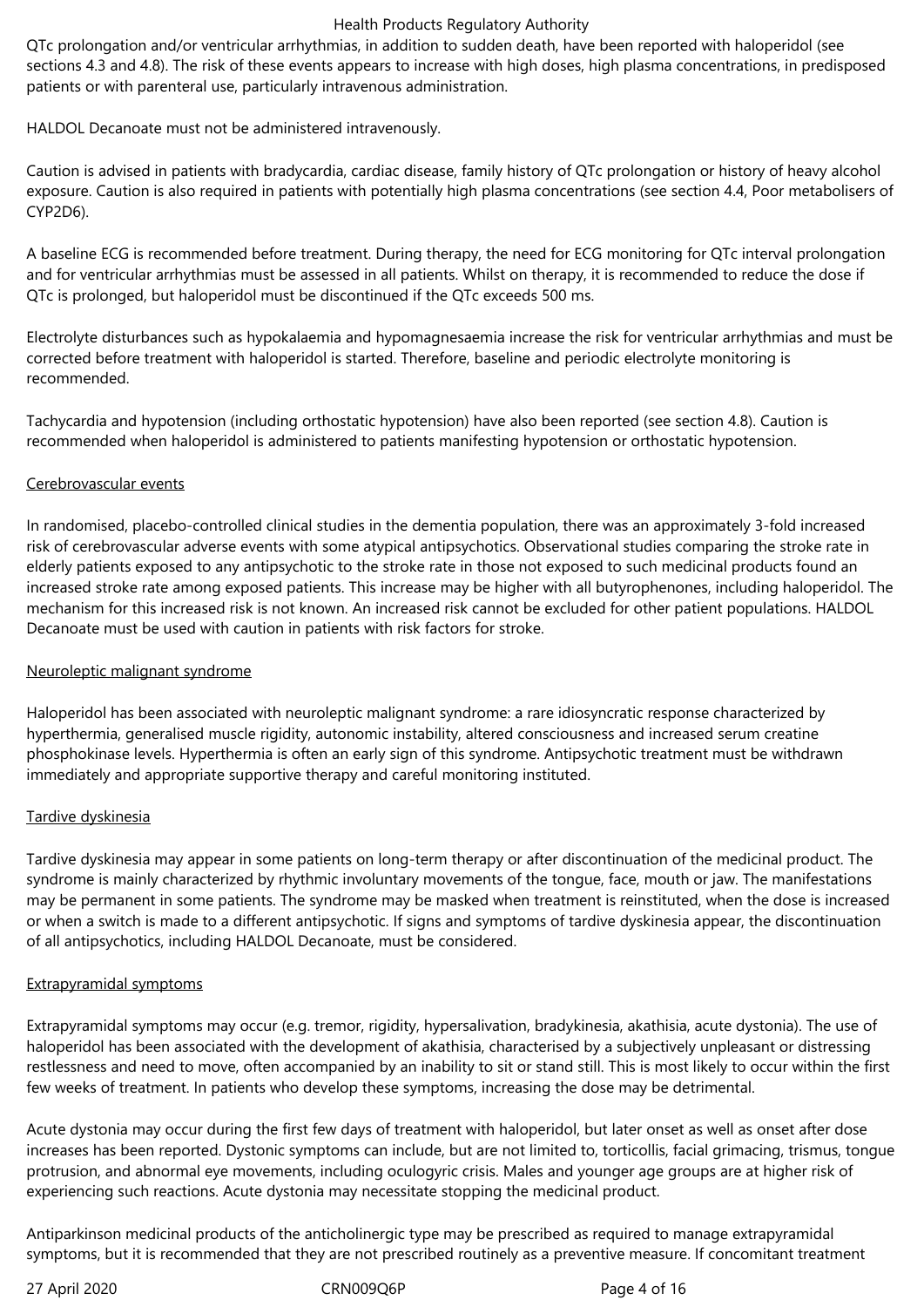with an antiparkinson medicinal product is required, it may have to be continued after stopping HALDOL Decanoate if its excretion is faster than that of haloperidol in order to avoid the development or aggravation of extrapyramidal symptoms. The possible increase in intraocular pressure must be considered when anticholinergic medicinal products, including antiparkinson medicinal products, are administered concomitantly with HALDOL Decanoate.

### Seizures/convulsions

It has been reported that seizures can be triggered by haloperidol. Caution is advised in patients suffering from epilepsy and in conditions predisposing to seizures (e.g. alcohol withdrawal and brain damage).

### Hepatobiliary concerns

As haloperidol is metabolised by the liver, dose adjustment and caution is advised in patients with hepatic impairment (see sections 4.2 and 5.2). Isolated cases of liver function abnormalities or hepatitis, most often cholestatic, have been reported (see section 4.8).

### Endocrine system concerns

Thyroxin may facilitate haloperidol toxicity. Antipsychotic therapy in patients with hyperthyroidism must be used only with caution and must always be accompanied by therapy to achieve a euthyroid state.

Hormonal effects of antipsychotics include hyperprolactinaemia, which may cause galactorrhoea, gynaecomastia and oligomenorrhea or amenorrhoea (see section 4.8). Tissue culture studies suggest that cell growth in human breast tumours may be stimulated by prolactin. Although no clear association with the administration of antipsychotics and human breast tumours has been demonstrated in clinical and epidemiological studies, caution is recommended in patients with relevant medical history. HALDOL Decanoate must be used with caution in patients with pre‑existing hyperprolactinaemia and in patients with possible prolactin-dependent tumours (see section 5.3).

Hypoglycaemia and syndrome of inappropriate antidiuretic hormone secretion have been reported with haloperidol (see section 4.8).

# Venous thromboembolism

Cases of venous thromboembolism (VTE) have been reported with antipsychotics. Since patients treated with antipsychotics often present with acquired risk factors for VTE, all possible risk factors for VTE should be identified before and during treatment with HALDOL Decanoate and preventive measures undertaken.

### Treatment initiation

Patients being considered for HALDOL Decanoate therapy must be initially treated with oral haloperidol to reduce the possibility of an unexpected adverse sensitivity to haloperidol.

# Patients with depression

It is recommended that HALDOL Decanoate is not used alone in patients in whom depression is predominant. It may be combined with antidepressants to treat those conditions in which depression and psychosis coexist (see section 4.5).

# Poor metabolisers of CYP2D6

HALDOL Decanoate should be used with caution in patients who are known poor metabolisers of cytochrome P450 (CYP) 2D6 and who are coadministered a CYP3A4 inhibitor.

### Excipients of HALDOL Decanoate

HALDOL Decanoate contains benzyl alcohol, which may cause allergic reactions. HALDOL Decanoate must be used with caution in patients with renal or hepatic impairment, or in patients who are pregnant or breast-feeding, because of the risk of accumulation and toxicity (metabolic acidosis).

HALDOL Decanoate contains sesame oil, which may rarely cause severe allergic reactions.

27 April 2020 **CRN009Q6P** Page 5 of 16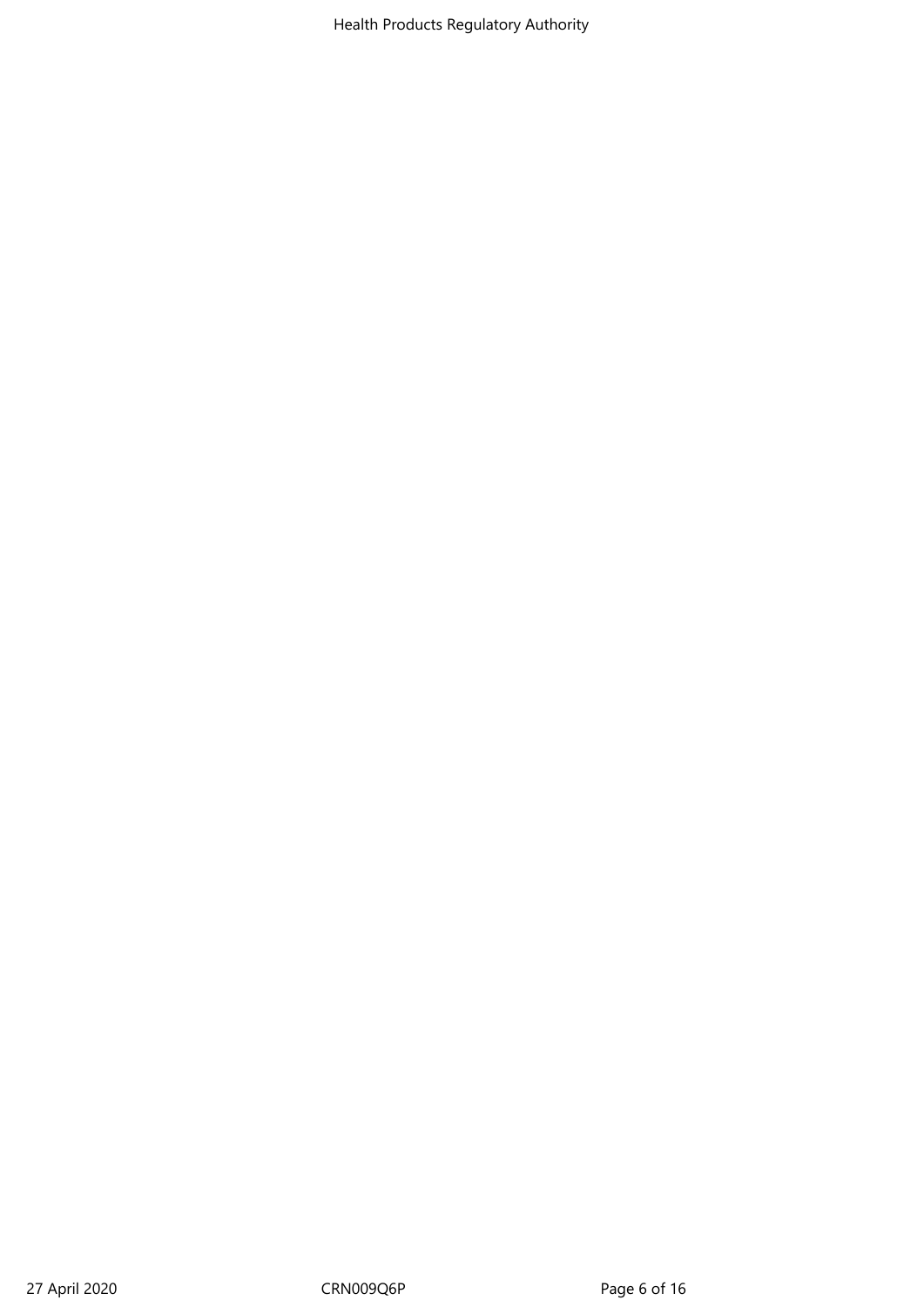### **4.5 Interaction with other medicinal products and other forms of interactions**

Interaction studies have only been performed in adults.

# Cardiovascular effects

HALDOL Decanoate is contraindicated in combination with medicinal products known to prolong the QTc interval (see section 4.3). Examples include:

- Class IA antiarrhythmics (e.g. disopyramide, quinidine).
- Class III antiarrhythmics (e.g. amiodarone, dofetilide, dronedarone, ibutilide, sotalol).
- Certain antidepressants (e.g. citalopram, escitalopram).
- Certain antibiotics (e.g. azithromycin, clarithromycin, erythromycin, levofloxacin, moxifloxacin, telithromycin).
- Other antipsychotics (e.g. phenothiazine derivatives, sertindole, pimozide, ziprasidone)
- Certain antifungals (e.g. pentamidine).
- Certain antimalarials (e.g. halofantrine).
- Certain gastrointestinal medicinal products (e.g. dolasetron).
- Certain medicinal products used in cancer (e.g. toremifene, vandetanib).
- Certain other medicinal products (e.g. bepridil, methadone).

This list is not exhaustive.

Caution is advised when HALDOL Decanoate is used in combination with medicinal products known to cause electrolyte imbalance (see section 4.4).

### Medicinal products that may increase haloperidol plasma concentrations

Haloperidol is metabolised by several routes (see section 5.2). The major pathways are glucuronidation and ketone reduction. The cytochrome P450 enzyme system is also involved, particularly CYP3A4 and, to a lesser extent, CYP2D6. Inhibition of these routes of metabolism by another medicinal product or a decrease in CYP2D6 enzyme activity may result in increased haloperidol concentrations. The effect of CYP3A4 inhibition and of decreased CYP2D6 enzyme activity may be additive (see section 5.2). Based on limited and sometimes conflicting information, the potential increase in haloperidol plasma concentrations when a CYP3A4 and/or CYP2D6 inhibitor is coadministered may range between 20 to 40%, although in some cases, increases of up to 100% have been reported. Examples of medicinal products that may increase haloperidol plasma concentrations (based on clinical experience or drug interaction mechanism) include:

- CYP3A4 inhibitors –alprazolam, fluvoxamine, indinavir, itraconazole, ketoconazole, nefazodone, posaconazole, saquinavir, verapamil, voriconazole.
- CYP2D6 inhibitors bupropion, chlorpromazine, duloxetine, paroxetine, promethazine, sertraline, venlafaxine.
- Combined CYP3A4 and CYP2D6 inhibitors: fluoxetine, ritonavir.
- Uncertain mechanism buspirone.

This list is not exhaustive.

Increased haloperidol plasma concentrations may result in an increased risk of adverse events, including QTc‑prolongation (see section 4.4). Increases in QTc have been observed when haloperidol was given with a combination of the metabolic inhibitors ketoconazole (400 mg/day) and paroxetine (20 mg/day).

It is recommended that patients who take haloperidol concomitantly with such medicinal products be monitored for signs or symptoms of increased or prolonged pharmacologic effects of haloperidol, and the HALDOL Decanoate dose be decreased as deemed necessary.

Medicinal products that may decrease haloperidol plasma concentrations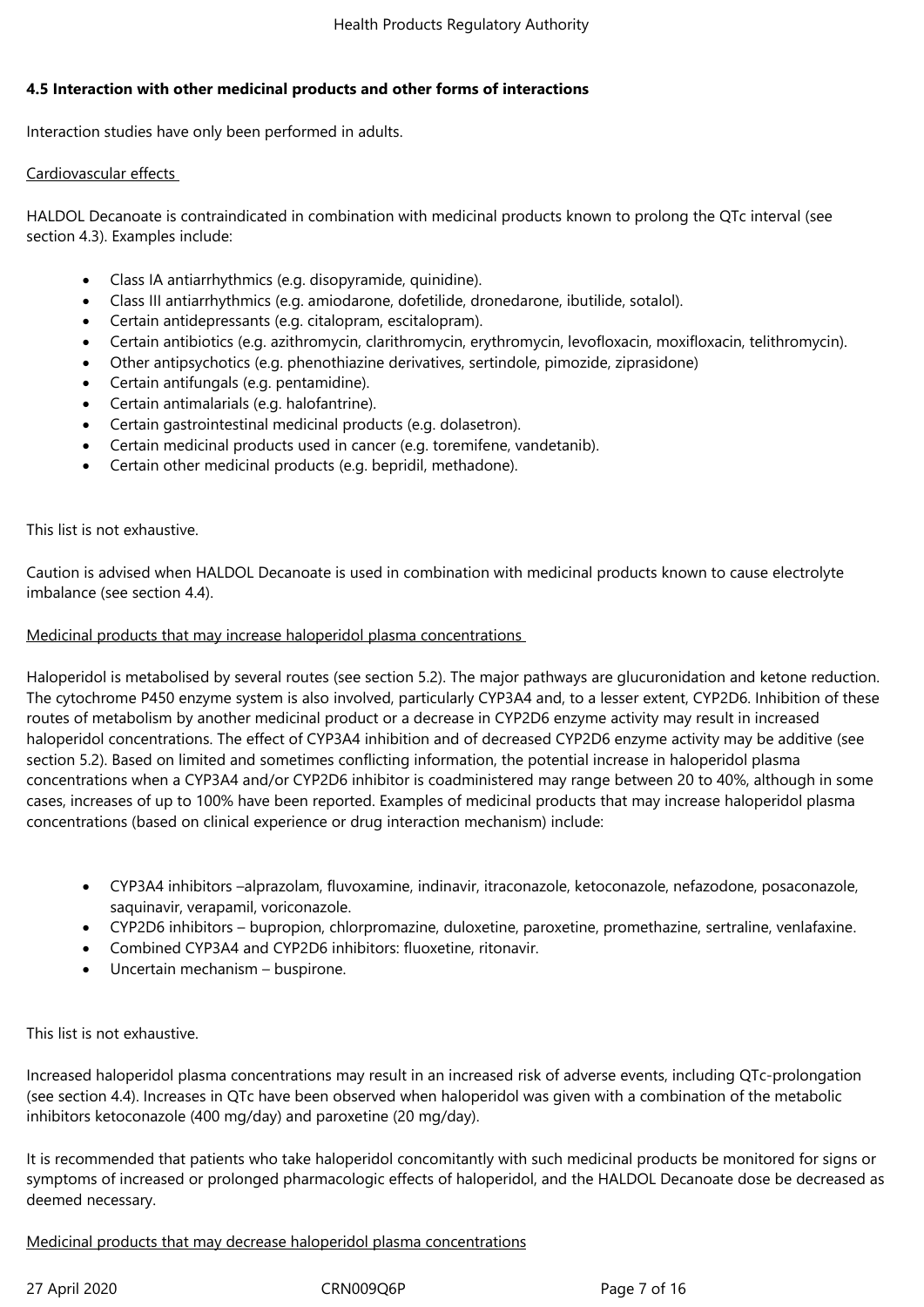Coadministration of haloperidol with potent enzyme inducers of CYP3A4 may gradually decrease the plasma concentrations of haloperidol to such an extent that efficacy may be reduced. Examples include:

Carbamazepine, phenobarbital, phenytoin, rifampicin, St John's Wort (*Hypericum, perforatum*).

This list is not exhaustive.

Enzyme induction may be observed after a few days of treatment. Maximal enzyme induction is generally seen in about 2 weeks and may then be sustained for the same period of time after the cessation of therapy with the medicinal product. During combination treatment with inducers of CYP3A4, it is recommended that patients be monitored and the HALDOL Decanoate dose increased as deemed necessary. After withdrawal of the CYP3A4 inducer, the concentration of haloperidol may gradually increase and therefore it may be necessary to reduce the HALDOL Decanoate dose.

Sodium valproate is known to inhibit glucuronidation, but does not affect haloperidol plasma concentrations.

### Effect of haloperidol on other medicinal products

Haloperidol can increase the CNS depression produced by alcohol or CNS-depressant medicinal products, including hypnotics, sedatives or strong analgesics. An enhanced CNS effect, when combined with methyldopa, has also been reported.

Haloperidol may antagonise the action of adrenaline and other sympathomimetic medicinal products (e.g. stimulants like amphetamines) and reverse the blood pressure-lowering effects of adrenergic-blocking medicinal products such as guanethidine.

Haloperidol may antagonise the effect of levodopa and other dopamine agonists.

Haloperidol is an inhibitor of CYP2D6. Haloperidol inhibits the metabolism of tricyclic antidepressants (e.g. imipramine, desipramine), thereby increasing plasma concentrations of these medicinal products.

### Other forms of interaction

In rare cases the following symptoms were reported during the concomitant use of lithium and haloperidol: encephalopathy, extrapyramidal symptoms, tardive dyskinesia, neuroleptic malignant syndrome, acute brain syndrome and coma. Most of these symptoms were reversible. It remains unclear whether this represents a distinct clinical entity.

Nonetheless, it is advised that in patients who are treated concomitantly with lithium and HALDOL Decanoate, therapy must be stopped immediately if such symptoms occur.

Antagonism of the effect of the anticoagulant phenindione has been reported.

### **4.6 Fertility, pregnancy and lactation**

### **Pregnancy**

A moderate amount of data on pregnant women (more than 400 pregnancy outcomes) indicate no malformative or foeto/ neonatal toxicity of haloperidol. However, there have been isolated case reports of birth defects following foetal exposure to haloperidol in combination with other medicinal products. Animal studies have shown reproductive toxicity (see section 5.3). As a precautionary measure, it is preferable to avoid the use of HALDOL Decanoate during pregnancy.

Newborn infants exposed to antipsychotics (including haloperidol) during the third trimester of pregnancy are at risk of adverse reactions including extrapyramidal and/or withdrawal symptoms that may vary in severity and duration following delivery. There have been reports of agitation, hypertonia, hypotonia, tremor, somnolence, respiratory distress, or feeding disorder. Consequently, it is recommended that newborn infants be monitored carefully.

# **Breastfeeding**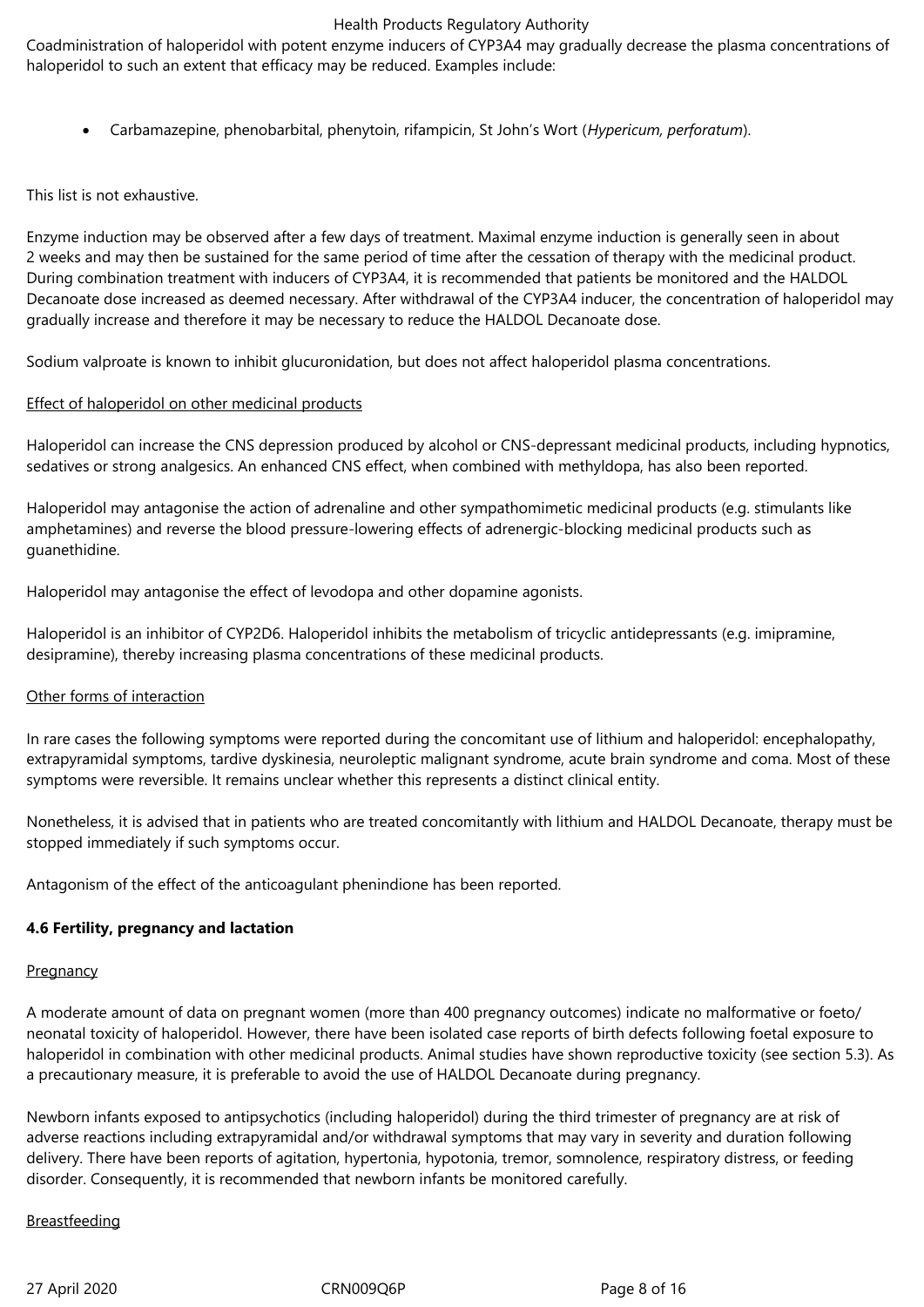Haloperidol is excreted in human milk. Small amounts of haloperidol have been detected in plasma and urine of breast-fed newborns of mothers treated with haloperidol. There is insufficient information on the effects of haloperidol in breast-fed infants. A decision must be made whether to discontinue breastfeeding or to discontinue HALDOL Decanoate therapy taking into account the benefit of breastfeeding for the child and the benefit of therapy for the woman.

### **Fertility**

Haloperidol elevates prolactin level. Hyperprolactinaemia may suppress hypothalamic GnRH, resulting in reduced pituitary gonadotropin secretion. This may inhibit reproductive function by impairing gonadal steroidogenesis in both female and male patients (see section 4.4).

### **4.7 Effects on ability to drive and use machines**

HALDOL Decanoate has a moderate influence on the ability to drive and use machines. Some degree of sedation or impairment of alertness may occur, particularly with higher doses and at the start of treatment and may be potentiated by alcohol. It is recommended that patients be advised not to drive or operate machines during treatment, until their susceptibility is known.

### **4.8 Undesirable effects**

The safety of haloperidol decanoate was evaluated in 410 patients who participated in 3 comparator studies (1 comparing haloperidol decanoate versus fluphenazine and 2 comparing the decanoate formulation to oral haloperidol), 9 open label studies and 1 dose response study.

Based on pooled safety data from these clinical studies, the most commonly reported adverse reactions were: extrapyramidal disorder (14%), tremor (8%), parkinsonism (7%), muscle rigidity (6%) and somnolence (5%).

In addition, the safety of haloperidol was evaluated in 284 haloperidol-treated patients who participated in 3 placebo-controlled clinical studies and in 1295 haloperidol-treated patients who participated in 16 double-blind active comparator‑controlled clinical studies.

Table 3 lists adverse reactions as follows:

- Reported in clinical studies with haloperidol decanoate.
- Reported in clinical studies with haloperidol (non‑decanoate formulations) and relate to the active moiety.
- From postmarketing experience with haloperidol decanoate and haloperidol.

Adverse reaction frequencies are based on (or estimated from) clinical trials or epidemiology studies with haloperidol decanoate, and classified using the following convention:

Very common: ≥1/10 Common: ≥1/100 to <1/10 Uncommon: ≥1/1,000 to <1/100 Rare: ≥1/10,000 to <1/1,000 Very rare: <1/10,000 Not known: cannot be estimated from the available data.

The adverse reactions are presented by System Organ Class and in order of decreasing seriousness within each frequency category.

### **Table 3: Adverse reactions**

| <b>System Organ</b><br><b>Class</b> | <b>Adverse Reaction</b> |        |                             |              |              |  |  |  |
|-------------------------------------|-------------------------|--------|-----------------------------|--------------|--------------|--|--|--|
|                                     | <b>Frequency</b>        |        |                             |              |              |  |  |  |
|                                     | <b>Very Common</b>      | Common | Uncommon   Rare   Not known |              |              |  |  |  |
| <b>Blood and</b>                    |                         |        |                             |              | Pancytopenia |  |  |  |
| 27 April 2020                       | CRN009Q6P               |        |                             | Page 9 of 16 |              |  |  |  |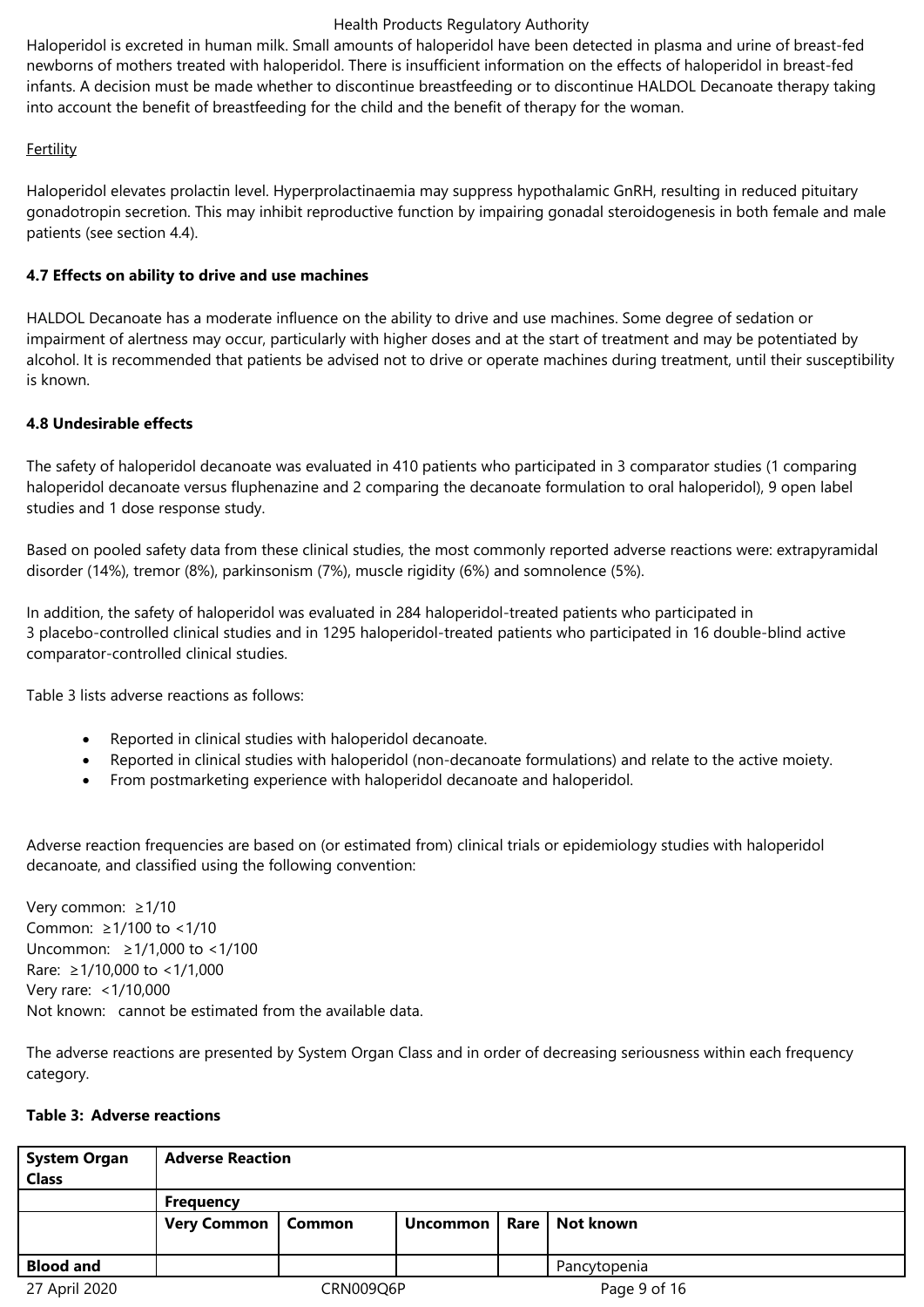| <b>System Organ</b>                | <b>Adverse Reaction</b>                |                           |                             |      |                                                                     |  |  |
|------------------------------------|----------------------------------------|---------------------------|-----------------------------|------|---------------------------------------------------------------------|--|--|
| <b>Class</b>                       |                                        |                           |                             |      |                                                                     |  |  |
|                                    | <b>Frequency</b><br><b>Very Common</b> | Common                    | <b>Uncommon</b>             | Rare | <b>Not known</b>                                                    |  |  |
|                                    |                                        |                           |                             |      |                                                                     |  |  |
| lymphatic                          |                                        |                           |                             |      | Agranulocytosis                                                     |  |  |
| system disorders                   |                                        |                           |                             |      | Thrombocytopenia                                                    |  |  |
|                                    |                                        |                           |                             |      | Leukopenia                                                          |  |  |
|                                    |                                        |                           |                             |      | Neutropenia                                                         |  |  |
| Immune system                      |                                        |                           |                             |      | Anaphylactic reaction                                               |  |  |
| disorders                          |                                        |                           |                             |      | Hypersensitivity                                                    |  |  |
| <b>Endocrine</b><br>disorders      |                                        |                           |                             |      | Inappropriate antidiuretic hormone secretion<br>Hyperprolactinaemia |  |  |
| <b>Metabolic and</b>               |                                        |                           |                             |      | Hypoglycaemia                                                       |  |  |
| nutritional                        |                                        |                           |                             |      |                                                                     |  |  |
| disorders                          |                                        |                           |                             |      |                                                                     |  |  |
| <b>Psychiatric</b>                 |                                        | Depression                |                             |      | Psychotic disorder                                                  |  |  |
| disorders                          |                                        | Insomnia                  |                             |      | Agitation                                                           |  |  |
|                                    |                                        |                           |                             |      | Confusional state                                                   |  |  |
|                                    |                                        |                           |                             |      | Loss of libido                                                      |  |  |
|                                    |                                        |                           |                             |      | Libido decreased                                                    |  |  |
|                                    |                                        |                           |                             |      | Restlessness                                                        |  |  |
| <b>Nervous system</b><br>disorders | Extrapyramidal<br>disorder             | Akathisia<br>Parkinsonism | Akinesia                    |      | Neuroleptic malignant syndrome                                      |  |  |
|                                    |                                        | Masked facies             | Dyskinesia<br>Dystonia      |      | Tardive dyskinesia<br>Convulsion                                    |  |  |
|                                    |                                        | Tremor                    | Cogwheel                    |      | Bradykinesia                                                        |  |  |
|                                    |                                        | Somnolence                | rigidity                    |      | Hyperkinesia                                                        |  |  |
|                                    |                                        | Sedation                  | Hypertonia                  |      | Hypokinesia                                                         |  |  |
|                                    |                                        |                           | Headache                    |      | <b>Dizziness</b>                                                    |  |  |
|                                    |                                        |                           |                             |      | Muscle contractions involuntary                                     |  |  |
|                                    |                                        |                           |                             |      | Motor dysfunction                                                   |  |  |
|                                    |                                        |                           |                             |      | Nystagmus                                                           |  |  |
| <b>Eye disorders</b>               |                                        |                           | Oculogyric<br>crisis Vision |      |                                                                     |  |  |
|                                    |                                        |                           | blurred                     |      |                                                                     |  |  |
|                                    |                                        |                           | Visual                      |      |                                                                     |  |  |
|                                    |                                        |                           | disturbance                 |      |                                                                     |  |  |
| <b>Cardiac</b>                     |                                        |                           | Tachycardia                 |      | Ventricular fibrillation                                            |  |  |
| disorders                          |                                        |                           |                             |      | Torsade de pointes                                                  |  |  |
|                                    |                                        |                           |                             |      | Ventricular tachycardia                                             |  |  |
|                                    |                                        |                           |                             |      | Extrasystoles                                                       |  |  |
| <b>Vascular</b><br>disorders       |                                        |                           |                             |      | Hypotension                                                         |  |  |
| <b>Respiratory,</b>                |                                        |                           |                             |      | Orthostatic hypotension<br>Laryngeal oedema                         |  |  |
| thoracic and                       |                                        |                           |                             |      | Bronchospasm                                                        |  |  |
| mediastinal                        |                                        |                           |                             |      | Laryngospasm                                                        |  |  |
| disorders                          |                                        |                           |                             |      | Dyspnoea                                                            |  |  |
| <b>Gastrointestinal</b>            |                                        | Constipation              |                             |      | Vomiting                                                            |  |  |
| disorders                          |                                        | Dry mouth                 |                             |      | Nausea                                                              |  |  |
|                                    |                                        | Salivary                  |                             |      |                                                                     |  |  |
|                                    |                                        | hypersecretion            |                             |      |                                                                     |  |  |
| <b>Hepatobiliary</b>               |                                        |                           |                             |      | Acute hepatic failure                                               |  |  |
| disorders                          |                                        |                           |                             |      | Hepatitis<br>Cholestasis                                            |  |  |
|                                    |                                        |                           |                             |      | Jaundice                                                            |  |  |
|                                    |                                        |                           |                             |      | Liver function test abnormal                                        |  |  |
| <b>Skin and</b>                    |                                        |                           |                             |      | Angioedema                                                          |  |  |
| subcutaneous                       |                                        |                           |                             |      | Dermatitis exfoliative                                              |  |  |
| tissue disorders                   |                                        |                           |                             |      | Leukocytoclastic                                                    |  |  |
| 27 April 2020                      |                                        | CRN009Q6P                 |                             |      | Page 10 of 16                                                       |  |  |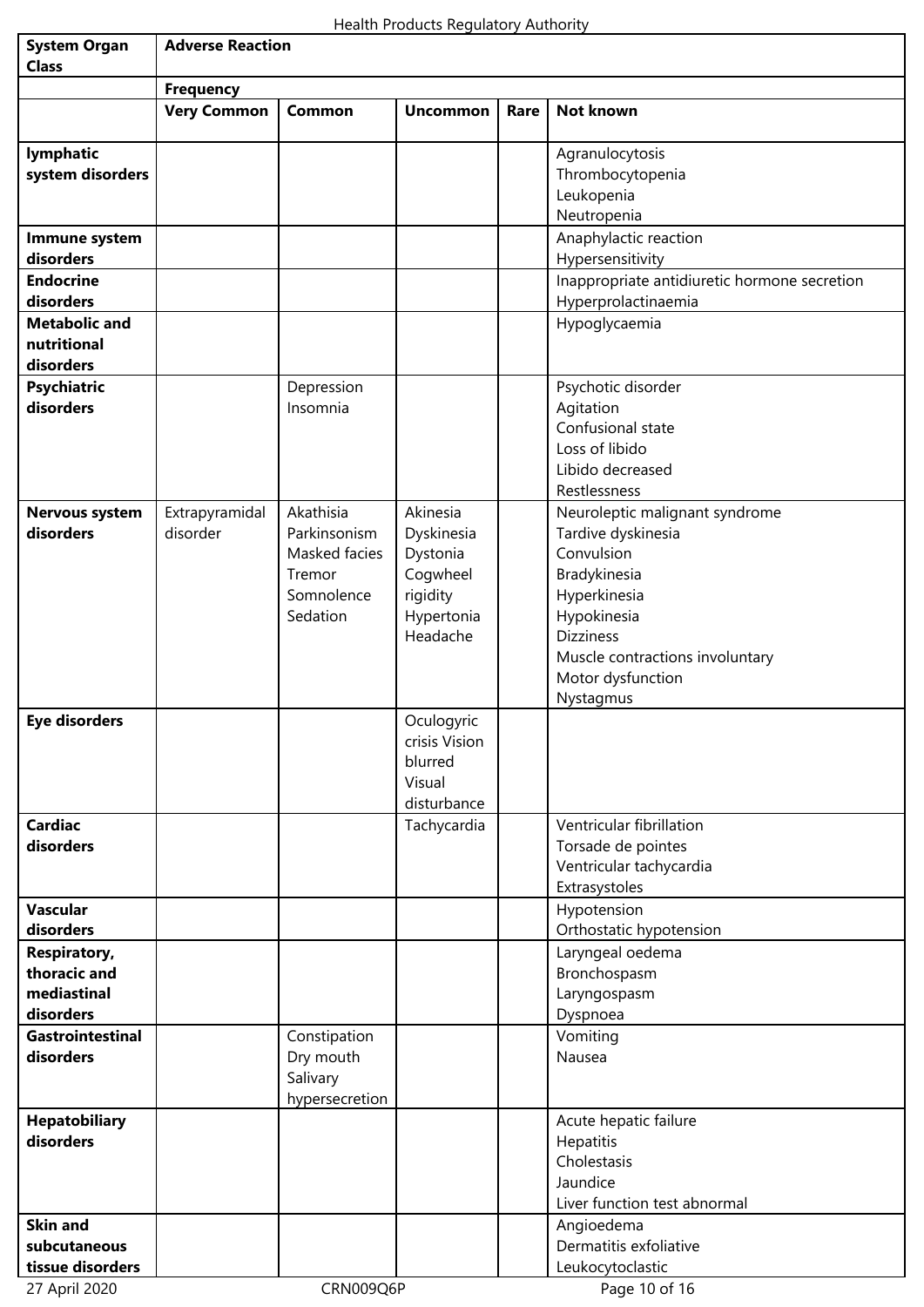| <b>System Organ</b><br><b>Class</b>                                  | <b>Adverse Reaction</b> |                            |                 |      |                                                                                                                                                                          |  |  |  |
|----------------------------------------------------------------------|-------------------------|----------------------------|-----------------|------|--------------------------------------------------------------------------------------------------------------------------------------------------------------------------|--|--|--|
|                                                                      | <b>Frequency</b>        |                            |                 |      |                                                                                                                                                                          |  |  |  |
|                                                                      | <b>Very Common</b>      | Common                     | <b>Uncommon</b> | Rare | Not known                                                                                                                                                                |  |  |  |
|                                                                      |                         |                            |                 |      | vasculitis<br>Photosensitivity reaction<br>Urticaria<br>Pruritus<br>Rash<br>Hyperhidrosis                                                                                |  |  |  |
| <b>Musculoskeletal</b><br>and connective<br>tissue disorders         |                         | Muscle rigidity            |                 |      | Rhabdomyolysis Torticollis<br>Trismus<br>Muscle spasms<br>Muscle twitching<br>Musculoskeletal stiffness                                                                  |  |  |  |
| <b>Renal and</b><br>urinary<br>disorders                             |                         |                            |                 |      | Urinary retention                                                                                                                                                        |  |  |  |
| Pregnancy,<br>puerperium and<br>perinatal<br>conditions              |                         |                            |                 |      | Drug withdrawal syndrome neonatal (see<br>section 4.6)                                                                                                                   |  |  |  |
| <b>Reproductive</b><br>system and<br>breast disorders                |                         | Sexual<br>dysfunction      |                 |      | Priapism<br>Amenorrhoea<br>Galactorrhoea Dysmenorrhoea<br>Menorrhagia<br>Erectile dysfunction<br>Gynaecomastia<br>Menstrual disorder<br>Breast pain<br>Breast discomfort |  |  |  |
| <b>General</b><br>disorders and<br>administration<br>site conditions |                         | Injection site<br>reaction |                 |      | Sudden death<br>Face oedema<br>Oedema<br>Hyperthermia<br>Hypothermia<br>Gait disturbance<br>Injection site abscess                                                       |  |  |  |
| <b>Investigations</b>                                                |                         | Weight<br>increased        |                 |      | Electrocardiogram QT prolonged<br>Weight decreased                                                                                                                       |  |  |  |

Electrocardiogram QT prolonged, ventricular arrhythmias (ventricular fibrillation, ventricular tachycardia), torsade de pointes and sudden death have been reported with haloperidol.

### Class effects of antipsychotics

Cardiac arrest has been reported with antipsychotics.

Cases of venous thromboembolism, including cases of pulmonary embolism and cases of deep vein thrombosis, have been reported with antipsychotics. The frequency is unknown.

### Reporting of suspected adverse reactions

Reporting suspected adverse reactions after authorisation of the medicinal product is important. It allows continued monitoring of the benefit/risk balance of the medicinal product. Healthcare professionals are asked to report any suspected adverse reactions via: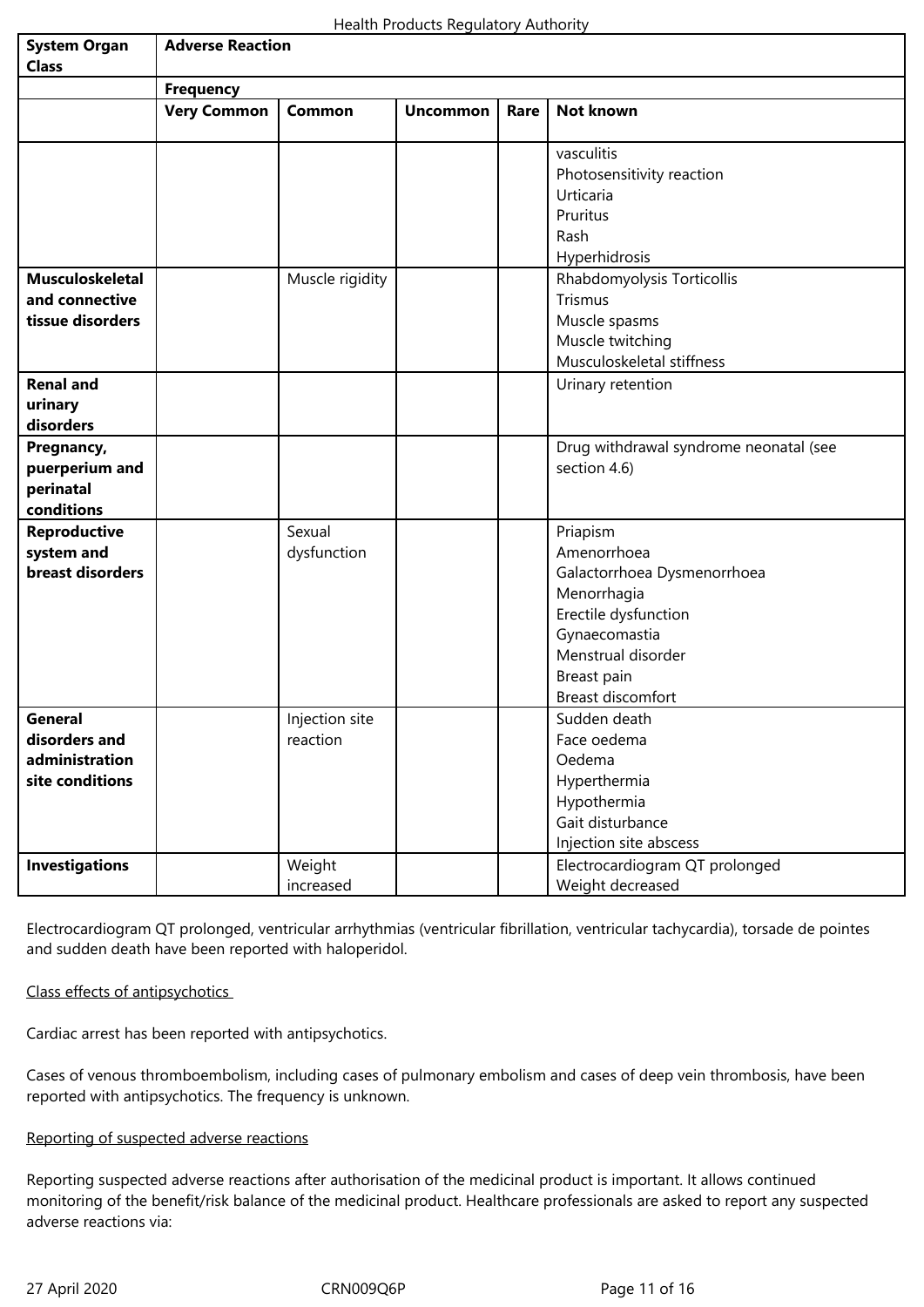IRL - Dublin 2 Tel: +353 1 6764971 Fax: +353 1 6762517 Website: www.hpra.ie E-mail: medsafety@hpra.ie

#### **4.9 Ov[er](/cm/SitePages/medsafety@hpra.ie)[dose](/cm/SitePages/www.hpra.ie)**

While overdose is less likely to occur with parenteral than with oral medication, the following details are based on oral haloperidol, also taking into account the extended duration of action of HALDOL Decanoate.

#### Symptoms and signs

The manifestations of haloperidol overdose are an exaggeration of the known pharmacological effects and adverse reactions. The most prominent symptoms are severe extrapyramidal reactions, hypotension and sedation. An extrapyramidal reaction is manifest by muscular rigidity and a generalised or localised tremor. Hypertension rather than hypotension is also possible.

In extreme cases, the patient would appear comatose with respiratory depression and hypotension that could be severe enough to produce a shock‑like state. The risk of ventricular arrhythmias, possibly associated with QTc prolongation, must be considered.

#### **Treatment**

There is no specific antidote. Treatment is supportive. Dialysis is not recommended in the treatment of overdose because it removes only very small amounts of haloperidol (see section 5.2).

For comatose patients, a patent airway must be established by use of an oropharyngeal airway or endotracheal tube. Respiratory depression may necessitate artificial respiration.

It is recommended that ECG and vital signs be monitored, and that monitoring continues until the ECG is normal. Treatment of severe arrhythmias with appropriate anti-arrhythmic measures is recommended.

Hypotension and circulatory collapse may be counteracted by use of intravenous fluids, plasma or concentrated albumin and vasopressor agents, such as dopamine or noradrenaline. Adrenaline must not be used because it might cause profound hypotension in the presence of haloperidol.

In cases of severe extrapyramidal reactions, it is recommended that an antiparkinson medicinal product be administered, and continued for several weeks. Antiparkinson medicinal products must be withdrawn very cautiously as extrapyramidal symptoms may emerge.

#### **5 PHARMACOLOGICAL PROPERTIES**

#### **5.1 Pharmacodynamic properties**

Pharmacotherapeutic group: psycholeptics; antipsychotics; butyrophenone derivatives, ATC code: N05AD01.

#### Mechanism of action

Haloperidol decanoate is an ester of haloperidol and decanoic acid, and as such, a depot antipsychotic belonging to the butyrophenones group. After intramuscular injection, haloperidol decanoate is gradually released from muscle tissue and hydrolysed slowly into free haloperidol, which enters the systemic circulation.

Haloperidol is a potent central dopamine type 2 receptor antagonist, and at recommended doses, has low alpha-1 antiadrenergic activity and no antihistaminergic or anticholinergic activity.

#### Pharmacodynamic effects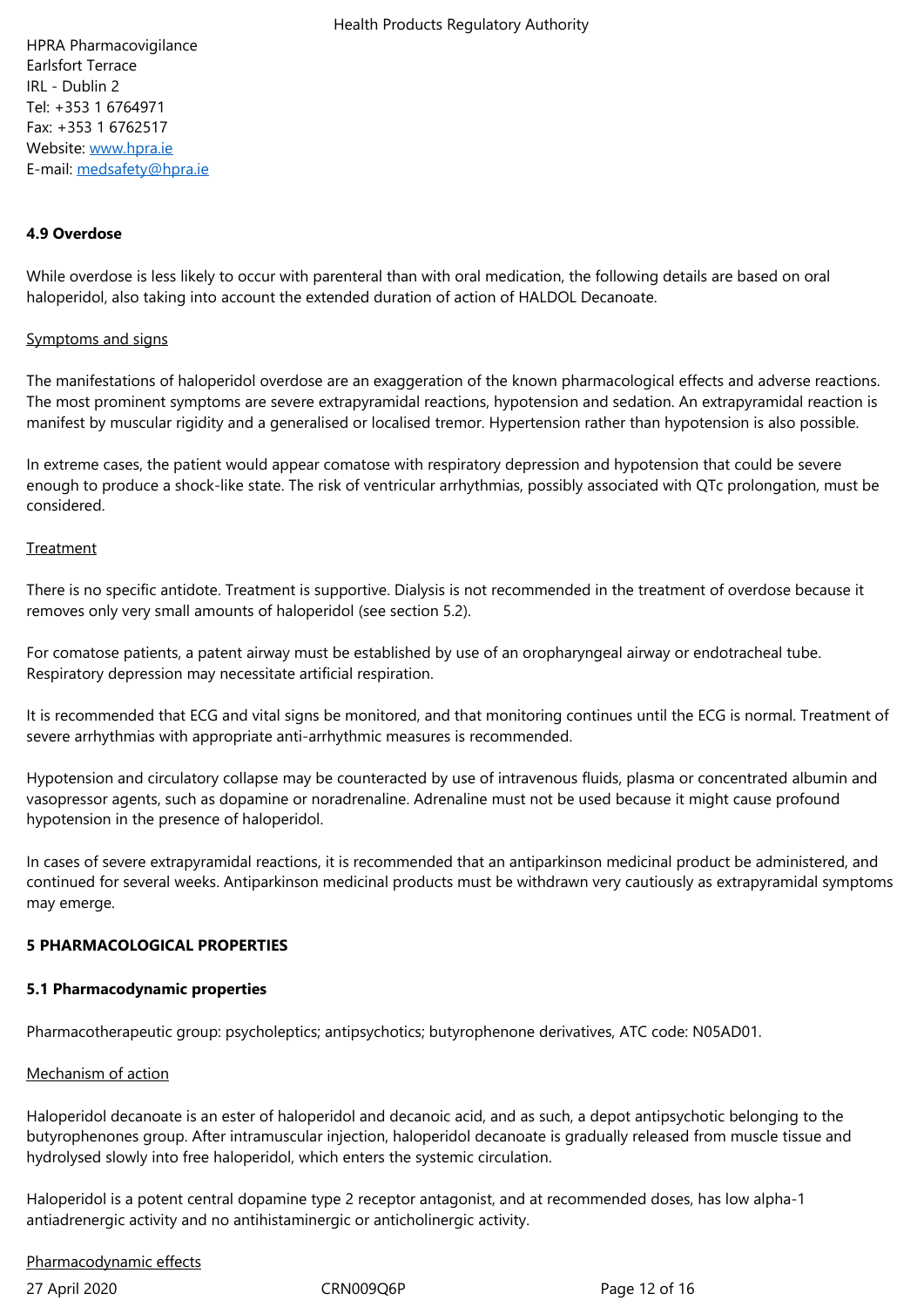Haloperidol suppresses delusions and hallucinations as a direct consequence of blocking dopaminergic signalling in the mesolimbic pathway. The central dopamine blocking effect has activity on the basal ganglia (nigrostriatal bundles). Haloperidol causes efficient psychomotor sedation, which explains the favourable effect on mania and other agitation syndromes.

The activity on the basal ganglia probably underlies the undesirable extrapyramidal motor effects (dystonia, akathisia and parkinsonism).

The antidopaminergic effects of haloperidol on lactotropes in the anterior pituitary explain hyperprolactinaemia due to inhibition of dopamine‑mediated tonic inhibition of prolactin secretion.

### Clinical studies

In clinical studies, patients were mostly reported to have received prior treatment with orally administered haloperidol before converting to haloperidol decanoate. Occasionally, patients had previously been treated orally with another antipsychotic medicinal product.

### **5.2 Pharmacokinetic properties**

# **Absorption**

Administration of haloperidol decanoate as a depot intramuscular injection results in a slow and sustained release of free haloperidol. The plasma concentrations rise gradually, usually peaking within 3 to 9 days after injection.

Steady state plasma levels are reached within 2 to 4 months in patients receiving monthly injections.

### Distribution

Mean haloperidol plasma protein binding in adults is approximately 88 to 92%. There is a high inter-subject variability for plasma protein binding. Haloperidol is rapidly distributed to various tissues and organs, as indicated by the large volume of distribution (mean values 8 to 21 l/kg after intravenous dosing). Haloperidol crosses the blood-brain barrier easily. It also crosses the placenta and is excreted in breast milk.

### **Biotransformation**

Haloperidol is extensively metabolised in the liver. The main metabolic pathways of haloperidol in humans include glucuronidation, ketone reduction, oxidative N‑dealkylation and formation of pyridinium metabolites. The metabolites of haloperidol are not considered to make a significant contribution to its activity; however, the reduction pathway accounts approximately for 23% of the biotransformation, and back-conversion of the reduced metabolite of haloperidol to haloperidol cannot be fully ruled out. The cytochrome P450 enzymes CYP3A4 and CYP2D6 are involved in haloperidol metabolism. Inhibition or induction of CYP3A4, or inhibition of CYP2D6, may affect haloperidol metabolism. A decrease in CYP2D6 enzyme activity may result in increased haloperidol concentrations.

### Elimination

The terminal elimination half-life of haloperidol after intramuscular injection with haloperidol decanoate is on average 3 weeks. This is longer than for the non-decanoate formulations, where the haloperidol terminal elimination half-life is on average 24 hours after oral administration and 21 hours after intramuscular administration.

Haloperidol apparent clearance after extravascular administration ranges from 0.9 to 1.5 l/h/kg and is reduced in poor metabolisers of CYP2D6. Reduced CYP2D6 enzyme activity may result in increased concentrations of haloperidol. The inter-subject variability (coefficient of variation, %) in haloperidol clearance was estimated to be 44% in a population pharmacokinetic analysis in patients with schizophrenia. After intravenous haloperidol administration, 21% of the dose was eliminated in the faeces and 33% in the urine. Less than 3% of the dose is excreted unchanged in the urine.

### Linearity/non-linearity

The pharmacokinetics of haloperidol following intramuscular injections of haloperidol decanoate are dose-related. The relationship between dose and plasma haloperidol level is approximately linear for doses below 450 mg.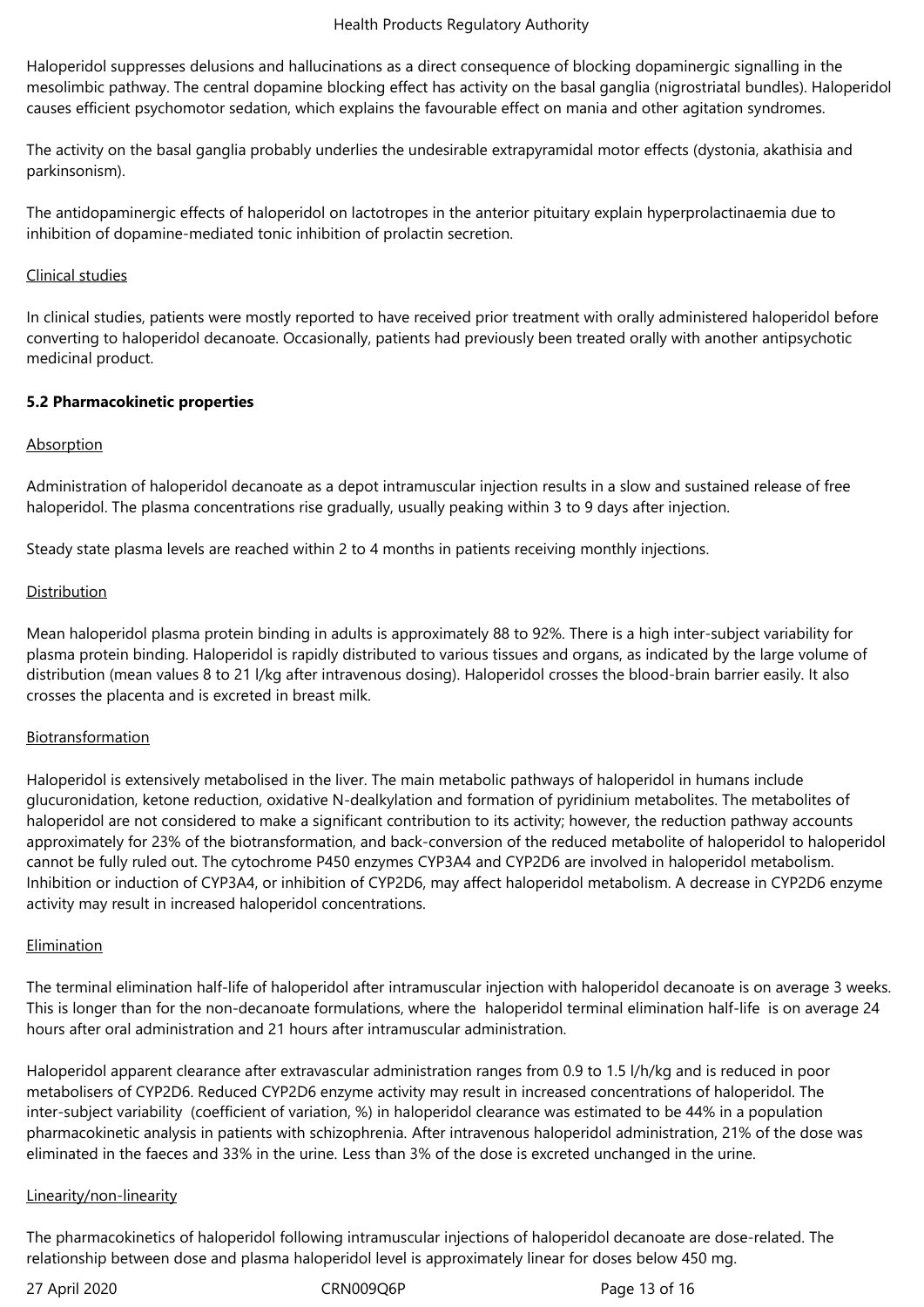# Special populations

### *Elderly*

Haloperidol plasma concentrations in elderly patients were higher than in younger adults administered the same dose. Results from small clinical studies suggest a lower clearance and a longer elimination half-life of haloperidol in elderly patients. The results are within the observed variability in haloperidol pharmacokinetics. Dose adjustment is recommended in elderly patients (see section 4.2).

### *Renal impairment*

The influence of renal impairment on the pharmacokinetics of haloperidol has not been evaluated. About one-third of a haloperidol dose is excreted in urine, mostly as metabolites. Less than 3% of administered haloperidol is eliminated unchanged in the urine. Haloperidol metabolites are not considered to make a significant contribution to its activity, although for the reduced metabolite of haloperidol, back‑conversion to haloperidol cannot be fully ruled out. Even though impairment of renal function is not expected to affect haloperidol elimination to a clinically relevant extent, caution is advised in patients with renal impairment, and especially those with severe impairment, due to the long half-life of haloperidol and its reduced metabolite, and the possibility of accumulation (see section 4.2).

Because of the high haloperidol distribution volume and its high protein binding, only very small amounts are removed by dialysis.

### *Hepatic impairment*

The influence of hepatic impairment on the pharmacokinetics of haloperidol has not been evaluated. However, hepatic impairment may have significant effects on the pharmacokinetics of haloperidol because it is extensively metabolised in the liver. Therefore, dose adjustment and caution is advised in patients with hepatic impairment (see sections 4.2 and 4.4).

### Pharmacokinetic/pharmacodynamics relationships

### *Therapeutic concentrations*

Based on published data from multiple clinical studies, therapeutic response is obtained in most patients with acute or chronic schizophrenia at plasma concentrations of 1 to 10 ng/ml. A subset of patients may require higher concentrations as a consequence of a high inter-subject variability in haloperidol pharmacokinetics.

In patients with first-episode schizophrenia treated with short-acting haloperidol formulations, therapeutic response may be obtained at concentrations as low as 0.6 to 3.2 ng/ml, as estimated based on measurements of D2 receptor occupancy and assuming that a D2 receptor occupancy level of 60 to 80% is most appropriate for obtaining therapeutic response and limiting extrapyramidal symptoms. On average, concentrations in this range would be obtained with doses of 1 to 4 mg daily.

Due to the high inter-subject variability in haloperidol pharmacokinetics and the concentration-effect relationship, it is recommended to adjust the individual haloperidol decanoate dose based on the patient's response. This must take into account the time after a change in dose to achieve a new steady state plasma concentration and the additional time to elicit a therapeutic response. Measurement of haloperidol blood concentrations may be considered in individual cases.

### *Cardiovascular effects*

The risk of QTc prolongation increases with haloperidol dose and with haloperidol plasma concentrations.

### *Extrapyramidal symptoms*

Extrapyramidal symptoms can occur within the therapeutic range, although the frequency is usually higher with doses producing higher than therapeutic concentrations.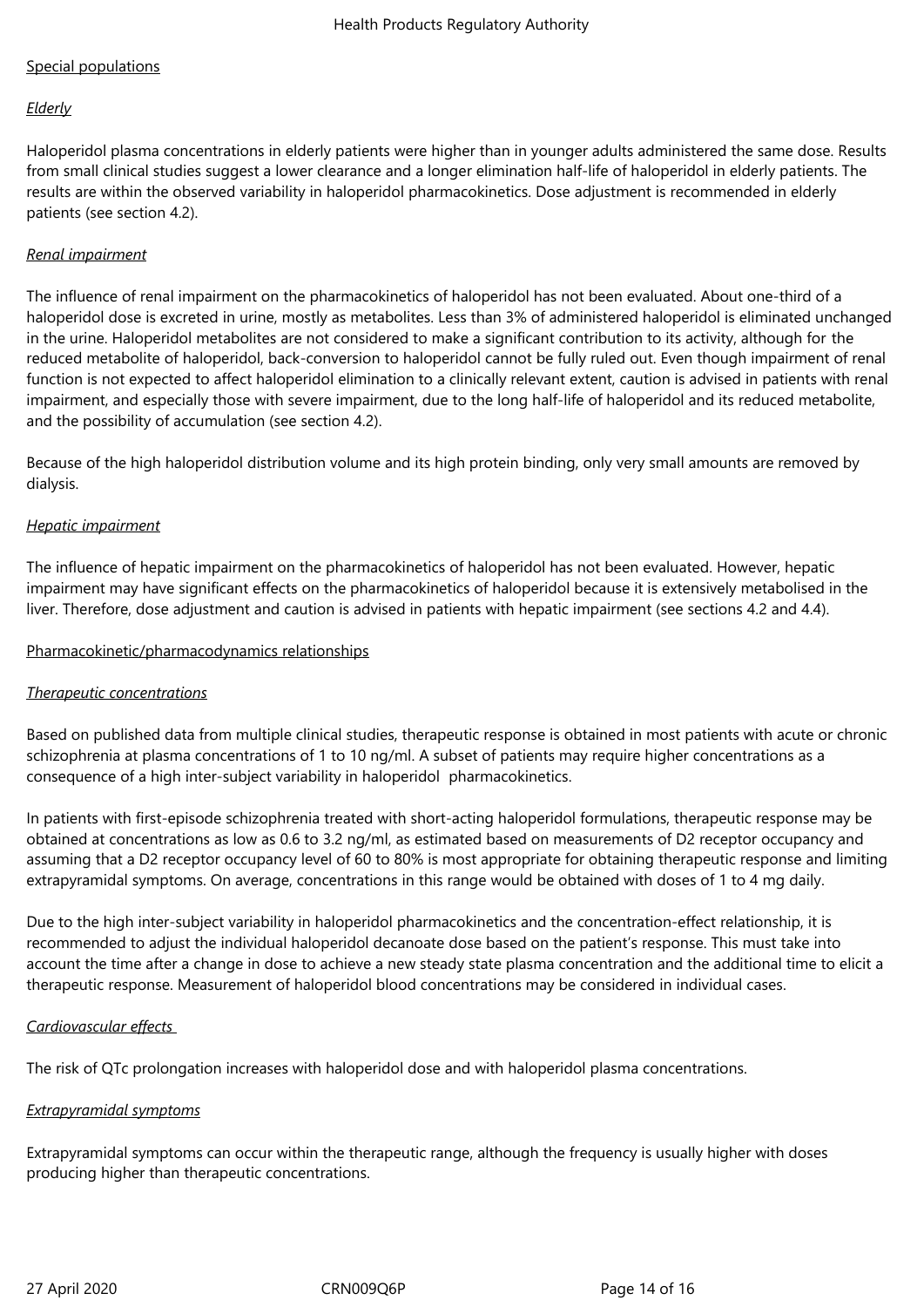### **5.3 Preclinical safety data**

Non-clinical data reveal no special hazards for humans based on conventional studies of local tolerability, repeat dose toxicity and genotoxicity. In rodents, haloperidol administration showed a decrease in fertility, limited teratogenicity as well as embryo-toxic effects.

In a carcinogenicity study of haloperidol, dose-dependent increases in pituitary gland adenomas and mammary gland carcinomas were seen infemale mice. These tumours may be caused by prolonged dopamine D2 antagonism and hyperprolactinaemia. The relevance of these tumour findings in rodents in terms of human risk is unknown.

Haloperidol has been shown to block the cardiac hERG channel in several published studies *in vitro*. In a number of *in vivo* studies, intravenous administration of haloperidol in some animal models has caused significant QTc prolongation at doses around 0.3 mg/kg, producing C<sub>max</sub> plasma levels at least 7 to 14 times higher than the therapeutic plasma concentrations of 1 to 10 ng/ml that were effective in the majority of patients in clinical studies. These intravenous doses, which prolonged QTc, did not cause arrhythmias. In some animal studies, higher intravenous haloperidol doses of 1 mg/kg or greater caused QTc prolongation and/or ventricular arrhythmias at  $C_{\text{max}}$  plasma levels at least 38 to 137 times higher than the therapeutic plasma concentrations that were effective in the majority of patients in clinical studies.

### **6 PHARMACEUTICAL PARTICULARS**

#### **6.1 List of excipients**

Benzyl alcohol, sesame oil

### **6.2 Incompatibilities**

Not applicable

### **6.3 Shelf life**

3 years.

### **6.4 Special precautions for storage**

Store in the original package to protect from light. This medicinal product does not require any special temperature storage conditions.

### **6.5 Nature and contents of container**

100 mg/ml solution: 1 ml of solution in an amber glass ampoule.

Packs of 1 or 5 ampoules.

Not all pack sizes may be marketed